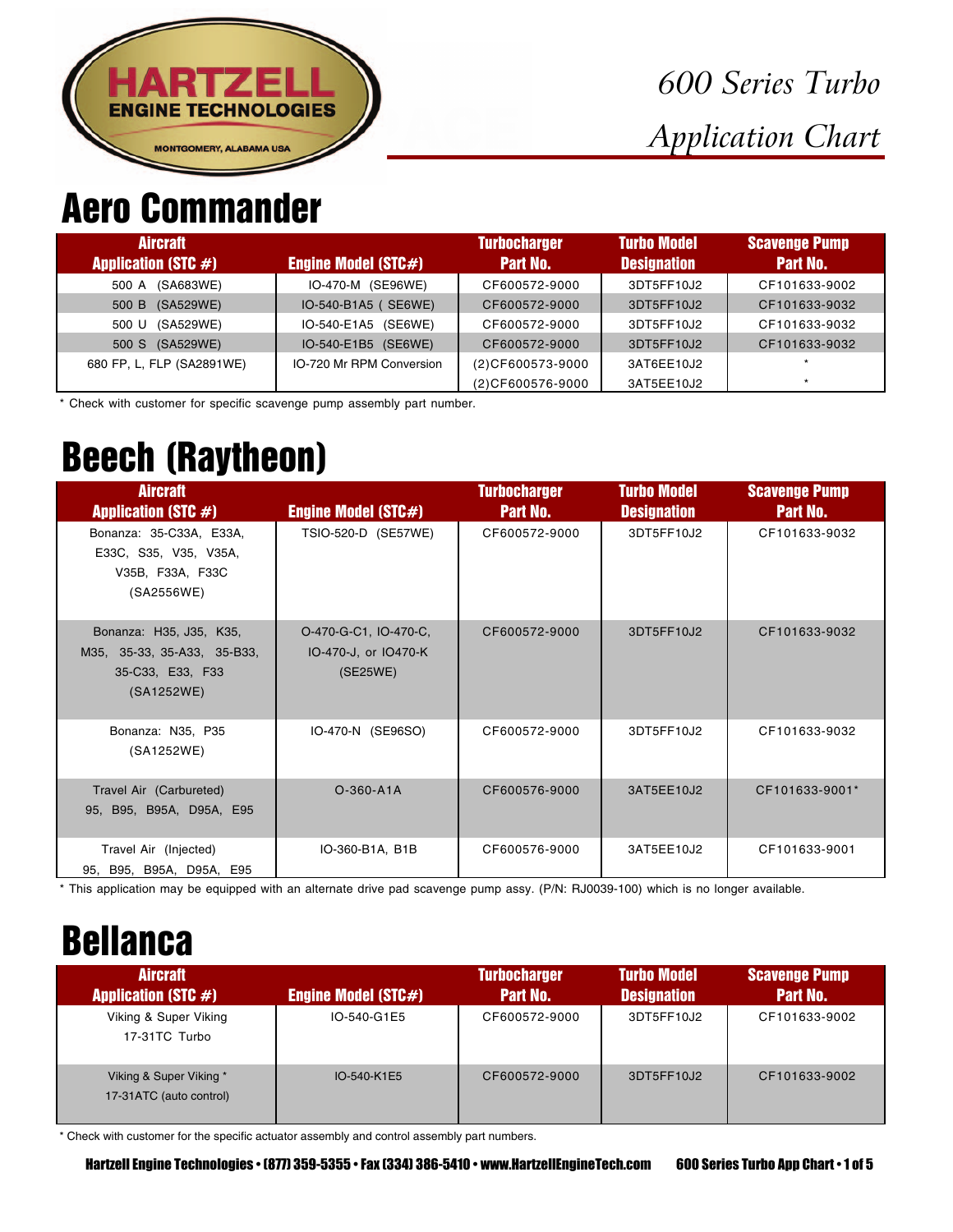## Britten Norman

| <b>Aircraft</b><br><b>Application (STC <math>#</math>)</b> | Engine Model $(STC#)$ | <b>Turbocharger</b><br>Part No. | <b>Turbo Model</b><br><b>Designation</b> | <b>Scavenge Pump</b><br>Part No. |
|------------------------------------------------------------|-----------------------|---------------------------------|------------------------------------------|----------------------------------|
| BN-2, BN-2A, BN-2A-6,<br>Islander:                         | O-540-E4C5            | CF600572-9000                   | 3DT5FF10J2                               | CF101633-9002                    |
| BN-2A-8. BN-2A-9.<br>(SA2243WE)                            | (SE40WE) *            |                                 |                                          |                                  |

\* For Islanders equipped with an automatic control system, use actuator assy. P/N:CF250001-9002 and controller assy. P/N:CF250002-9003.

#### **Cessna**

| <b>Aircraft</b><br><b>Application (STC #)</b>                          | <b>Engine Model (STC#)</b>         | <b>Turbocharger</b><br><b>Part No.</b> | <b>Turbo Model</b><br><b>Designation</b> | <b>Scavenge Pump</b><br><b>Part No.</b> |
|------------------------------------------------------------------------|------------------------------------|----------------------------------------|------------------------------------------|-----------------------------------------|
| Models: 180, 180 A thru J<br>(SA1157WE)                                | O-470-A, J, K, L, or R<br>(SE25WE) | CF600572-9000                          | 3DT5FF10J2                               | CF101633-9022                           |
| Models: 182, 182 A thru P<br>(SA1032WE)                                | O-470-L or O-470-R<br>(SE25WE)     | CF600572-9000                          | 3DT5FF10J2                               | CF101633-9022                           |
| Models: 210, 210 A thru C,<br>210-5 (205), 210-5A (205A)<br>(SA1098WE) | IO-470-E or, IO-470-S<br>(SE96SO)  | CF600572-9000                          | 3DT5FF10J2                               | CF101633-9022                           |
| Models: 310 C thru G<br>(SA2383WE)                                     | $IO-470-D$<br>(SE96SO)             | CF600572-9000                          | 3DT5FF10J2                               | CF101633-9000                           |

### Enstrom Helicopter

| <b>Aircraft</b>    |                       | <b>Turbocharger</b> | <b>Turbo Model</b> | <b>Scavenge Pump</b> |
|--------------------|-----------------------|---------------------|--------------------|----------------------|
| <b>Application</b> | <b>Engine Model</b>   | Part No.            | <b>Designation</b> | Part No.             |
| F28C               | <b>HIO-360-E1AD</b>   | 600700-9000         | 3BT1EE10J2         | CF101678-9002        |
| F28F               | HIO-360-E1BD or, F1AD | 600700-9000         | 3BT1EE10J2         | CF101678-9002        |

### Evangel -Air

| <b>Aircraft</b>                         |                            | <b>Turbocharger</b> | <b>Turbo Model</b> | <b>Scavenge Pump</b> |
|-----------------------------------------|----------------------------|---------------------|--------------------|----------------------|
| <b>Application (STC <math>#</math>)</b> | <b>Engine Model (STC#)</b> | <b>Part No.</b>     | <b>Designation</b> | <b>Part No.</b>      |
| 4500-300                                | IO-540-K1B5                | CF600572-9000       | 3DT5FF10J2         | CF101633-90031       |
| 4500-300 Series II                      | (SE6WE)                    |                     |                    |                      |
| (SA2657WE)                              |                            |                     |                    |                      |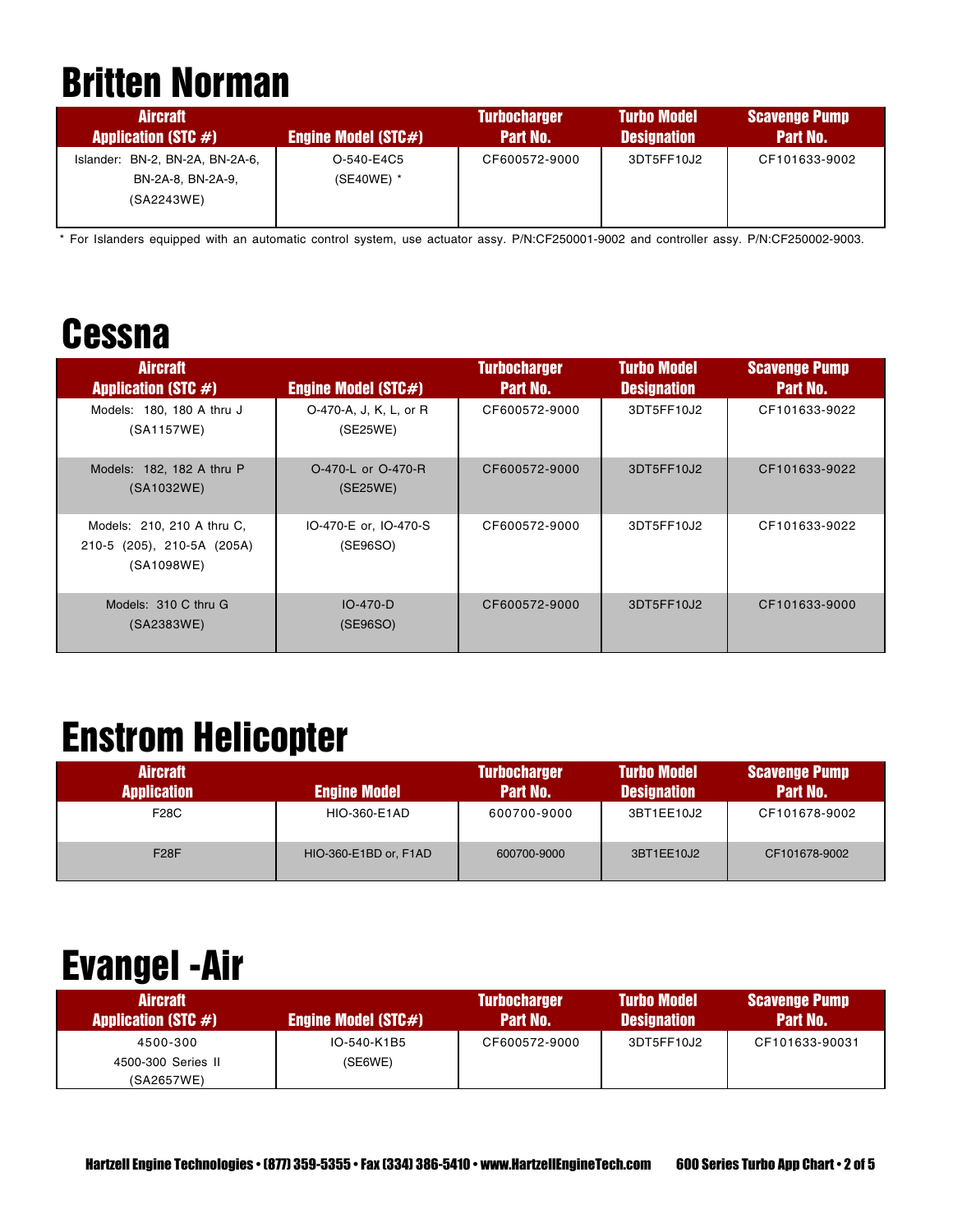# **Helio**

| <b>Aircraft</b><br><b>Application (STC #)</b> | <b>Engine Model (STC#)</b> | <b>Turbocharger</b><br><b>Part No.</b> | <b>Turbo Model</b><br><b>Designation</b> | <b>Scavenge Pump</b><br>Part No. |
|-----------------------------------------------|----------------------------|----------------------------------------|------------------------------------------|----------------------------------|
| H-295<br>$(SA-156SO)$                         | GO-480-G1D6<br>(SE124SO)   | CF600572-9000                          | 3DT5FF10J2                               | CF101633-9002*<br>CF101633-9032* |
| H-395<br>(SA125SO)                            | GO-480-G1D6<br>(SE124SO)   | CF600572-9000                          | 3DT5FF10J2                               | CF101633-9002*<br>CF101633-9032* |

\* Scavenge pump P/N:CF101633-9002 is used with a wet vacuum pump, while scavenge pump P/N:CF101633-9032 is used with a dry vacuum pump, both per drawing RJ0293-000.

## Lake

| <b>Aircraft</b><br><b>Application (STC #)</b> | <b>Engine Model (STC#)</b>           | <b>Turbocharger</b><br>Part No. | <b>Turbo Model</b><br><b>Designation</b> | <b>Scavenge Pump</b><br>Part No. |
|-----------------------------------------------|--------------------------------------|---------------------------------|------------------------------------------|----------------------------------|
| LA-4 & LA-4A<br>(SA2270WE)                    | O-360-A1A or, O-360-A1D<br>(SE154SO) | CF600573-9000                   | 3AT6EE10J2                               | CF101633-9001*<br>CF101633-9031* |
| LA-4-200<br>(SA2990WE)                        | $IO-360- A1B$<br>(SE32WE)            | CF600573-9000                   | 3AT6EE10J2                               | CF101633-9001                    |

\* Scavenge pump P/N:CF101633-9001 is used with a wet vacuum pump, while scavenge pump P/N:CF101633-9031 is used with a dry vacuum pump, both per drawing RJ5401-000.

## **Mooney**

| <b>Aircraft</b><br><b>Application (STC #)</b> | <b>Engine Model (STC#)</b>                                                                  | <b>Turbocharger</b><br><b>Part No.</b> | <b>Turbo Model</b><br><b>Designation</b> | <b>Scavenge Pump</b><br>Part No.   |
|-----------------------------------------------|---------------------------------------------------------------------------------------------|----------------------------------------|------------------------------------------|------------------------------------|
| M20A thru M20D, M20G<br>(SA1156WE)            | O-360-A1A or, O-360-A1D<br>(SE154SO)                                                        | CF600573-9000                          | 3AT6EE10J2                               | CF101633-9031<br>RJ0039-100*       |
| M20E & M20F<br>(SA141WE)                      | IO-360-A1A<br>(SE32WE)                                                                      | CF600573-9000                          | 3AT6EE10J2                               | CF101633-9021**<br>CF101633-9031** |
| M20J<br>(SA3555WE                             | IO-360-A1D6D, A3D6D<br>(SE90WE)                                                             | CF600573-9000                          | 3AT6EE10J2                               | CF101633-9031                      |
| <b>M20K</b>                                   | <b>TSIO-360</b><br>(with RAYAY style<br>turbocharger as original<br>equipment turbocharger) | CF600573-9000<br>$(646396$ TCM #)      | 3AT6EE10J2                               | N/A                                |

\* This application may be equipped with and alternate drive pad assembly scavenge pump P/N:RJ0039-100, which is no longer available.

\*\*Check with the customer for the specific scavenge pump assembly part number. RJ1025-1 has been superceded to CF101633-9001, RJ1025- 2 to CF101633-9002, RJ1025-21 to CF101633-9021, RJ1025-22 to CF101633-9022, RJ1025-31 to CF101633-9031, RJ1025-32 to CF101633-9032, RJ1045-1 to CF101678-9001, and RJ1045-2 to CF101678-9002.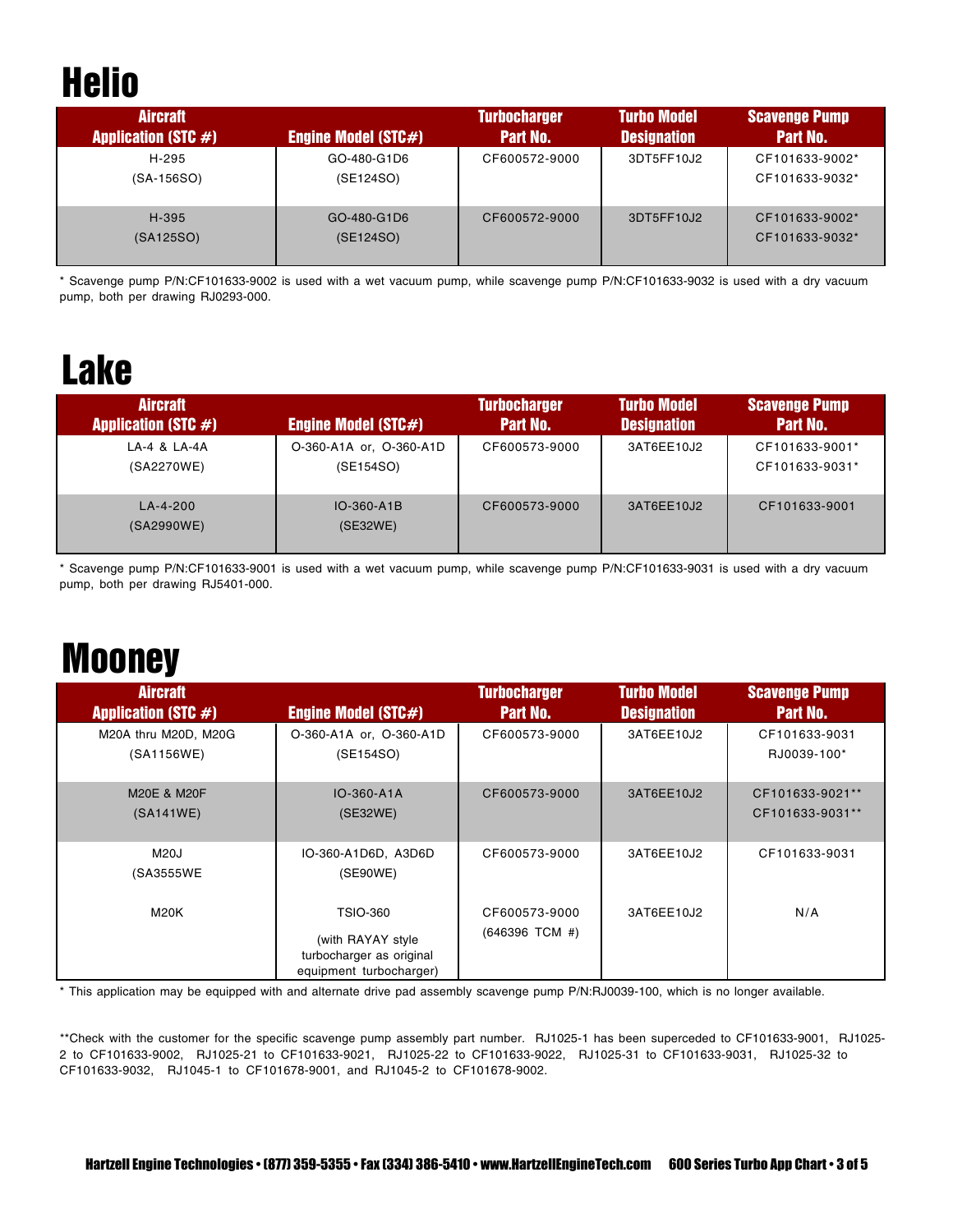## Piper

| <b>Aircraft</b>                                                              |                                                  | <b>Turbocharger</b>                                              | <b>Turbo Model</b>                                   | <b>Scavenge Pump</b>                                        |
|------------------------------------------------------------------------------|--------------------------------------------------|------------------------------------------------------------------|------------------------------------------------------|-------------------------------------------------------------|
| <b>Application (STC #)</b>                                                   | <b>Engine Model (STC#)</b>                       | Part No.                                                         | <b>Designation</b>                                   | Part No.                                                    |
| Aerostar 601                                                                 | IO-540-P1A5<br>$(SE6WE)^*$                       | CF600532-9001<br>CF600532-9002                                   | 3DU5FF10J2<br>3DV5FF10J2                             | CF300110-002                                                |
| Aerostar 601P<br>(SA2664WE)<br>(S/Ns: 0001 thru 0455)<br>(S/Ns: 0456 and up) | <b>TIO-540-S1AD</b><br>(SE60WE)*<br>$(SE81WE)^*$ | CF600574-9001<br>CF600574-9002<br>CF600575-9001<br>CF600575-9002 | 3AU5EF10J2<br>3AV5EF10J2<br>3AU2EF80H2<br>3AV2EF80H2 | CF300110-002                                                |
| Aerostar 602P                                                                | IO-540-AA1A5*                                    | CF600726-9001<br>CF600726-9002                                   | 3AU2MF80H2<br>3AV2MF80H2                             | CF300110-002                                                |
| Aerostar 700P                                                                | TIO-540-U2A*<br>LTIO-540-U2A*                    | CF600803-9001<br>CF600803-9002<br>CF600803-9001<br>CF600803-9002 | 3AU2ME60H2<br>3AV2ME60H2<br>3AU2ME60H2<br>3AV2ME60H2 | CF300110-001                                                |
| Apache 180 PA-23 & PA-23-160<br>(SA1260WE)                                   | O-360-A1A & A1D<br>(SE154SO)                     | CF600576-9000                                                    | 3AT5EE10J2                                           | CF101633-9001<br>RJ0039-100**                               |
| Apache 200 PA-23 & PA-23-160<br>$(SE4-1637)$                                 | O-320-A & B<br>$(SE4-1638)$                      | CF600572-9000                                                    | 3DT5FF10J2                                           | RJ0039-100**                                                |
| Aztec B PA-23-235 & PA-23-250<br>(SA539WE)                                   | IO-540-C1B5 & C1C5<br>(SE6WE)                    | CF600572-9000                                                    | 3DT5FF10J2                                           | RJ0551 ***                                                  |
| Aztec B PA-23-250 & PA-E23-250<br>(S/Ns 27-2505 and up)<br>(SA840WE)         | IO-540-C4B5 & C4C5<br>(SE6WE)                    | CF600572-9000                                                    | 3DT5FF10J2                                           | CF101633-9001****<br>CF101633-9031****<br>CF600633-9032**** |
| Comanche 250 PA-24-250<br>(SA811WE)                                          | IO-540-C4B5 & C4C5<br>(SE6WE)                    | CF600572-9000                                                    | 3DT5FF10J2                                           | CF101633-9001 ****<br>CF101633-9002****<br>RJ0551***        |
| Cherokee 260 PA-32-260<br>(SA1557WE)                                         | O-540-E4B5<br>(SE40WE)                           | CF600572-9000                                                    | 3DT5FF10J2                                           | CF101633-9032                                               |
| Comanche 400 PA-24-400<br>(SA2359WE)                                         | IO-720-A1A<br>(SE51WE)                           |                                                                  |                                                      | CF101678-9001                                               |
| <b>Comanche Twin</b><br>PA-30 & PA-39<br>(SA787WE)                           | L/IO-320-B1A & C1A<br>(SE14WE)                   | CF600573-9000                                                    | 3AT6EE10J2                                           | CF101678-9001****<br>CF600678-9002****<br>RJ0039-100**      |
| Lance PA-32R-300                                                             | IO-540-K1G5D                                     | CF600572-9000                                                    | 3DT5FF10J2                                           | CF101633-9031<br>CF101633-9032                              |
| Seneca   PA-34-200<br>(SA2937WE)                                             | L/IO-360-C1E6<br>(SE32WE)                        | CF600573-9000<br>CF600576-9000                                   | 3AT6EE10J2*****<br>3AT5EE10J2 *****                  | None<br>None                                                |

NOTE: Asterisked reference notes for Piper may be found on the next page immediately following the Piper Chart.